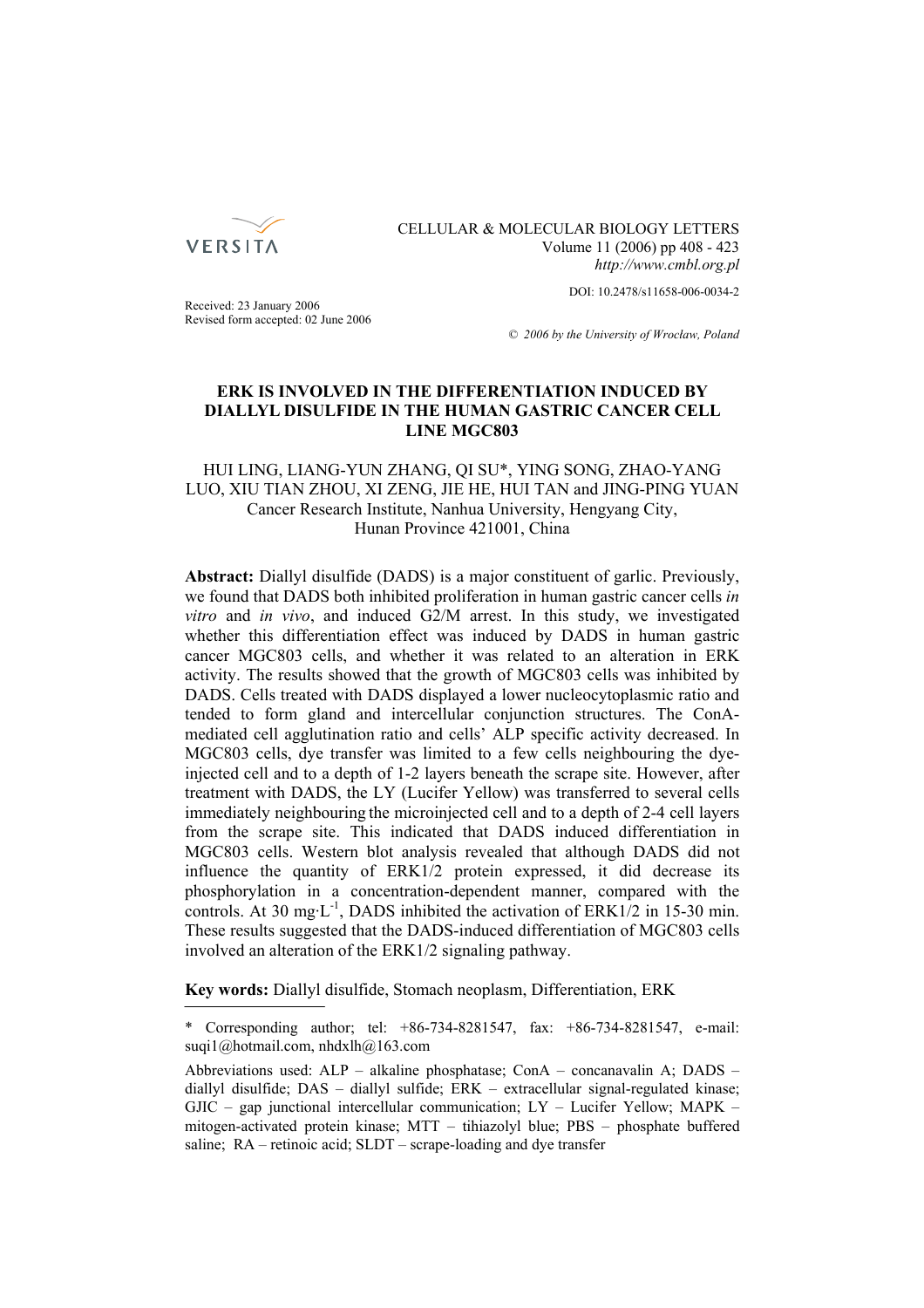# CELLULAR & MOLECULAR BIOLOGY LETTERS 409

# **INTRODUCTION**

Gastric cancer is one of the leading causes of cancer death and the most common type of malignancy in China [1]. Despite recent advances in surgical and chemotherapeutic procedures, the 5-year survival rate for gastric cancer remains very low. Identifying alternative factors that may reduce the initiation and promotion of gastric cancer is therefore important for minimizing the incidence and severity of this disease.

A high intake of garlic is associated with a protective effect against various cancers such as stomach cancer in humans [2]. Several epidemiologic studies have suggested that garlic plays an important role in the reduction of deaths from cancer [3]. Garlic oil, or more specifically the diallyl disulfide (DADS) it contains, has recently become more appealing as an anti-carcinogenic agent, in part due to its ability to induce apoptosis *in vitro* [4] and inhibit the formation and growth of tumors *in vivo* [5, 6]. Generally, it is the lipid-soluble organic compounds in garlic that possess the most effective antiproliferative agents warranting further study as antitumorigenic agents [7]. Several studies have demonstrated the efficacy of garlic compounds as antitumorigenic agents. For example, DADS inhibits the *in vitro* growth of colon, lung, breast and gastric cancer cell lines, and leukemia cell lines [8-12], indicating that DADS may be a useful therapeutic tool in the prevention of environmentally induced cancers. We previously reported that DADS induced G2/M arrest and inhibited growth of MGC803 cells. Furthermore, it was found that the activation of the p38 MAP kinase pathway and decreased cdc25c protein expression are critical events in G2/M arrest by DADS [12, 13]. However, a systematic, detailed study of the differentiation effect of DADS on human gastric cancer cells has yet to be performed. Thus, the primary objective of our study was to examine the effect of DADS on the differentiation effect in human gastric cancer cell line MGC803. The mitogen-activated protein (MAP) kinases, which comprise the extracellular signal-regulated kinase (ERK1/2,p44/p42), c-Jun N-terminal kinases (JNK), p38

and ERK5, have been shown to regulate a wide variety of cellular events, such as cell proliferation, differentiation and development [14]. MAPKs/(ERKs) have been shown to be pivotal elements in the processes that govern the fate of cells upon the reception of external stimuli, either promoting proliferation or switching on the genetic guidelines that will lead to terminal differentiation [15]. Much attention has been focused on the ERK pathway as a possible target for newly designed anti-neoplastic drugs [16]. Therefore, it is essential to establish the role that the ERK pathway plays in the process that leads to differentiation within a specific tissue or cell type. In this study, ERK activity is observed in the DADS-induced differentiation effect in human gastric cancer cell line MGC803.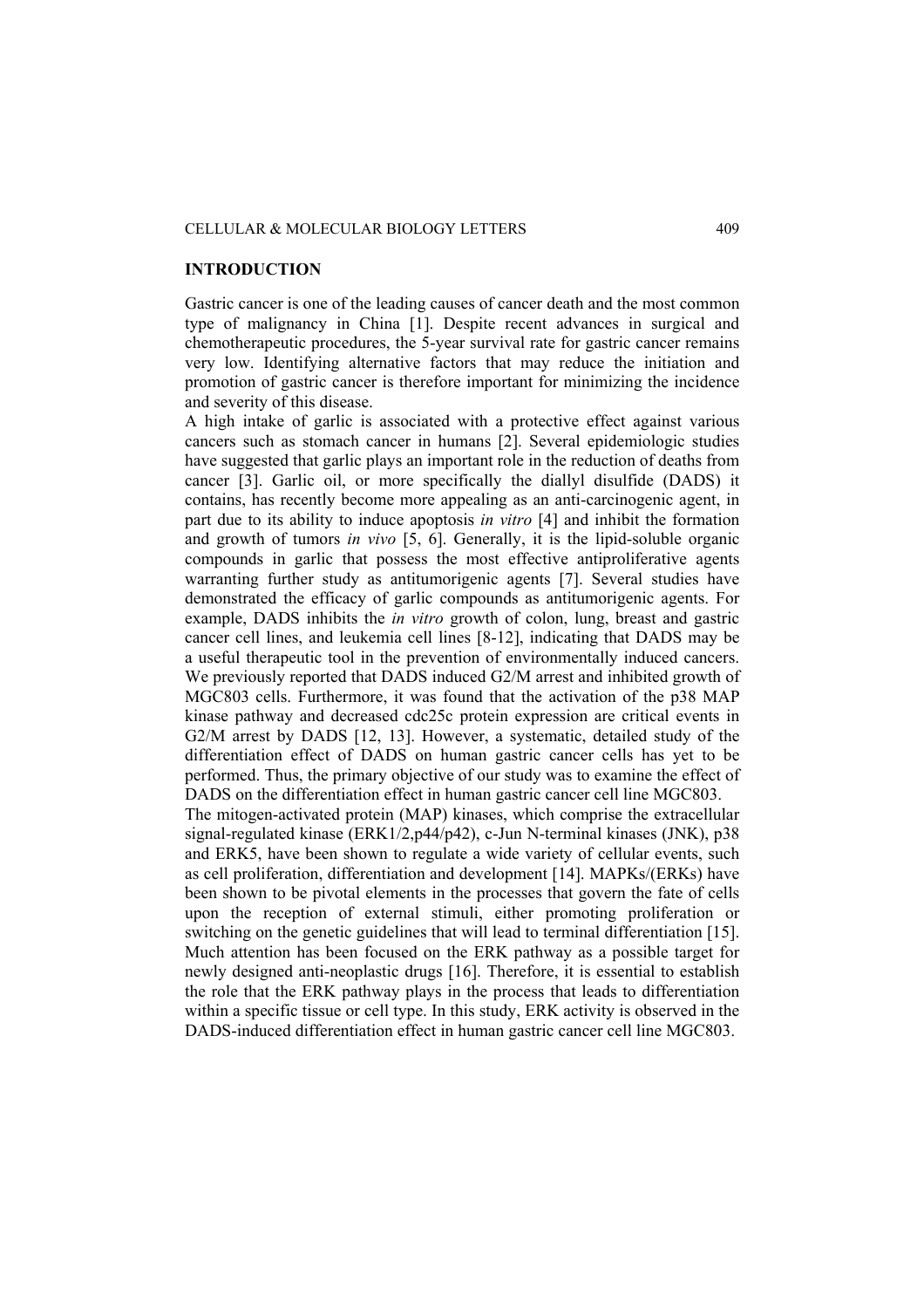# **MATERIALS AND METHODS**

# **Reagents**

The gastric cancer cell line MGC803 was provided by the Cancer Research Institute of Xiangya Medical School of Central South University. DADS (d420  $= 1.0$ , Mr146.28, hallmark 80%, containing 10-20% DAS, dissolved in Tween-80) was purchased from Fluka Inc. MTT and trypsin were obtained from Amresco. Both ConA and Lucifer Yellow dye were purchased from Sigma Co. Ltd. An alkaline phosphatase specific activity detection kit was purchased from Nanjing Jiancheng Biotechnology Co. Ltd. MAPK monoclonal antibodies (anti-ERK), the HRP-conjugated anti-rabbit secondary antibody, a Phototope-HRP Western Dectection kit and U0126 were purchased from New England Biolabs Inc.

# **Cell culture**

MGC803 cells were obtained from the Institute of Oncology, Medical School of Central South University. Cells were maintained in RPMI 1640 medium supplemented with  $100$ ml·L<sup>-1</sup> fetal bovine serum (FBS) at  $37^{\circ}$ C in a humidified 5% CO<sub>2</sub> incubator.

#### **Cell viability assay**

Cells were seeded out in 96-well plates and grown to 80% confluence in RPMI  $1640$  with  $100$ ml·L<sup>-1</sup> FBS. The cultures were then rinsed and incubated with their respective test substances for 24 h. Cell viability was measured via the MTT assay. MTT was dissolved in 1.0 ml PBS. An amount of this solution equal to 100ml $\cdot$ L<sup>-1</sup> of the culture medium volume was added to the cell cultures. After 6 h incubation, the cultures were removed from the incubator and the formazan crystals solubilized by adding dimethyl sulfoxide. Metabolic activity was quantified by measuring light absorbance at 570 nm.

# **Transmission electron microscopy observation**

The MGC803 cells and the cells treated with 30 mg·L<sup>-1</sup> DADS were rinsed twice with D-Hank's solution, shaved into a centrifuge tube with a plastic scraper, and centrifuged at 2000 rpm for 15 min. The supernatant was removed. The precipitate was prefixed in 2.5% glutaraldehyde for 2 h, postfixed in 1% osmium tetroxide for 2 h, dehydrated in ethanol series, embedded in epoxy resin 618, stained with lead citrate and uranyl acetate, and observed under a JEM-100CXII transmission electroscope.

# **ConA-mediated cell agglutination**

Cells were incubated and digested with 0.2% trypsin. Then 0.01 M PH 7.4 PBS was used to form a single cell suspension of  $1 \times 10^5$ /ml. The ConA stock solution was diluted to 25, 50, 100 and 200 μg/ml ConA/PBS solution. 0.1 ml of the ConA solution was added to 0.1 ml of the appropriately modified cell suspension in 24-hole plates. The suspension was incubated with shaking on a Dubnoff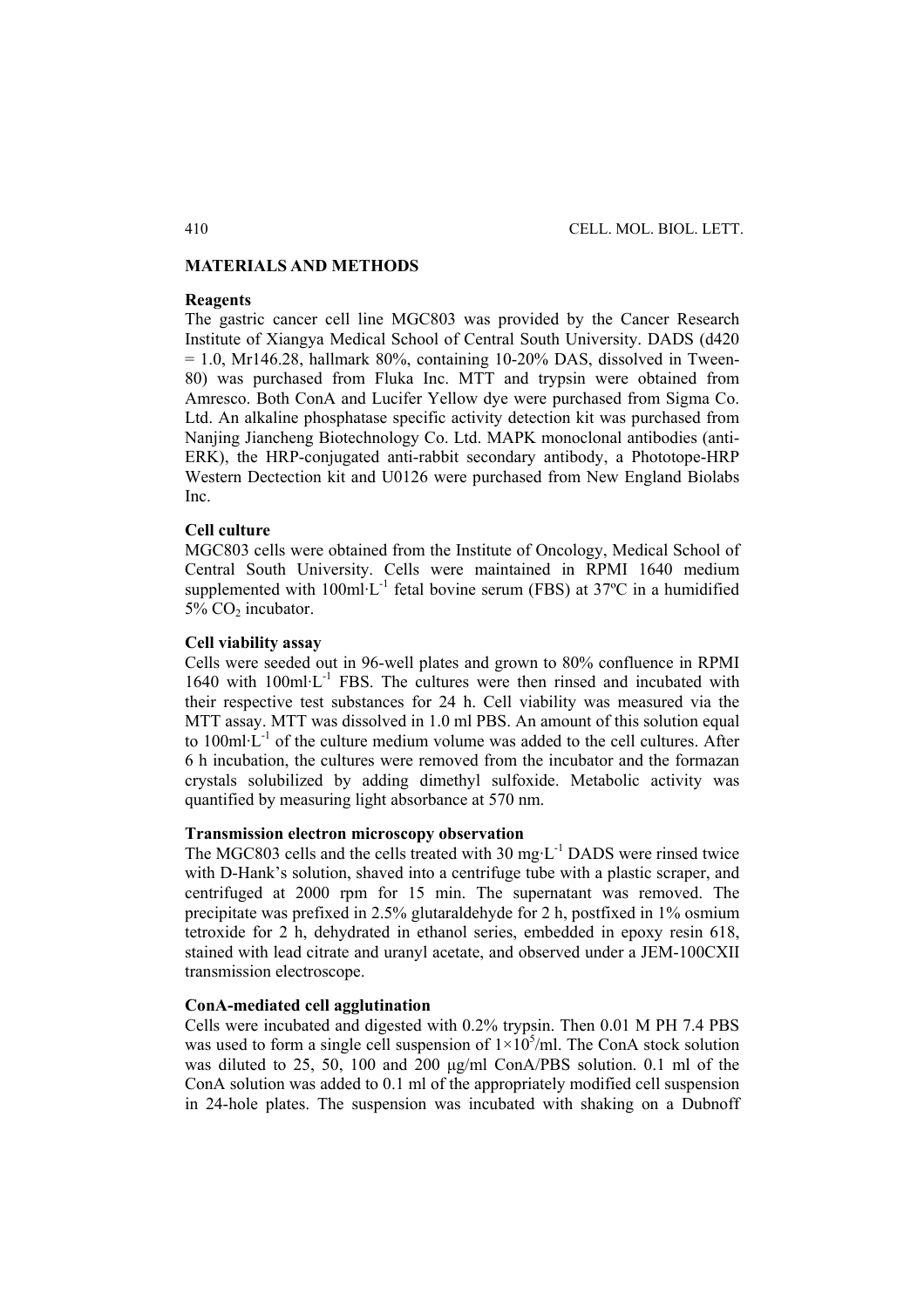shaker. Then, the cells were placed at a standstill for observation of the agglutination phenomenon. A "+" means a result of more than 20 cell agglutination units per plate. The numbers of agglutinating cells with 100 μg/ml ConA solution was used to calculate the cell agglutination ratio by the following formula:

Cell agglutination ratio  $(\% ) = [$ (number of single cells without ConA - number of single cells with ConA) / number of single cells without ConA $\vert \times 100\% \vert$ 

Duplicate samples were removed, each counted in triplicate and the results averaged.

#### **Alkaline phosphatase (ALP) assay**

Cells were digested with 0.2% trypsin and single cell suspensions were formed. These were centrifuged at 1000 rpm for 10 min. PBS solution was added to cell cultures by resuspension, and these were centrifuged at 1000 rpm for 10 min twice. 0.25% sodium deoxycholic acid/PBS solution 0.5 ml was added to split the cells, and then that mixture was centrifuged at 1500 rpm for 15 min, and determined without a depositor. The MGC803 cell total protein and alkaline phosphatase assays were carried out as in the technical manuals. The degree of light absorption of each tube was analyzed by spectrophotometer. Alkaline phosphatase activity was calculated by the following formula:

Alkaline phosphatase activity (Jinshi unit/100 ml) = light absorption degree of the assay tube / light absorption degree of a standard tube  $\times$  phenol content  $(0.005)$  × dilution power (100/0.05)

# **Cell-cell communication assay – the scrape-loading and dye transfer (SLDT) technique**

The culture medium from confluent cells was removed and saved. The cells were rinsed three times with Hanks' balanced salt solution containing 1% bovine serum albumin, after which a 27-gauge needle was used to create multiple scrapes through the cell monolayer in the presence of Dulbecco's phosphatebuffered saline, containing 0.5% rhodamine-dextran and 0.5% Lucifer yellow. After 3 min incubation at room temperature, the culture was rinsed three times with Hanks' balanced salt solution containing 1% bovine serum albumin, and then incubated for an additional 8 min in the saved culture medium to allow the loaded dye to transfer to adjoining cells. The cells were then rinsed and fixed with 4% paraformaldehyde and viewed using a fluorescence microscope with a UV light source. Several studies have demonstrated that such dye transfer is related to the morphological presence of gap junctions, radioactive metabolite transfer, and electrical coupling between cells [17].

# **Cell extracts and Western blotting**

Cells were plated in 12-well plates. Semiconfluent cells were washed twice with PBS and incubated in a lysis buffer composed of 0.1 mol/L NaCl, 0.01 mol/L Tris·Cl (pH 7.6), 0.001 mol/L EDTA, 1  $\mu$ g/ml aprotinin and 100  $\mu$ g/ml phenylmethylsulfonyl fluoride (PMSF). The amount of protein in the resulting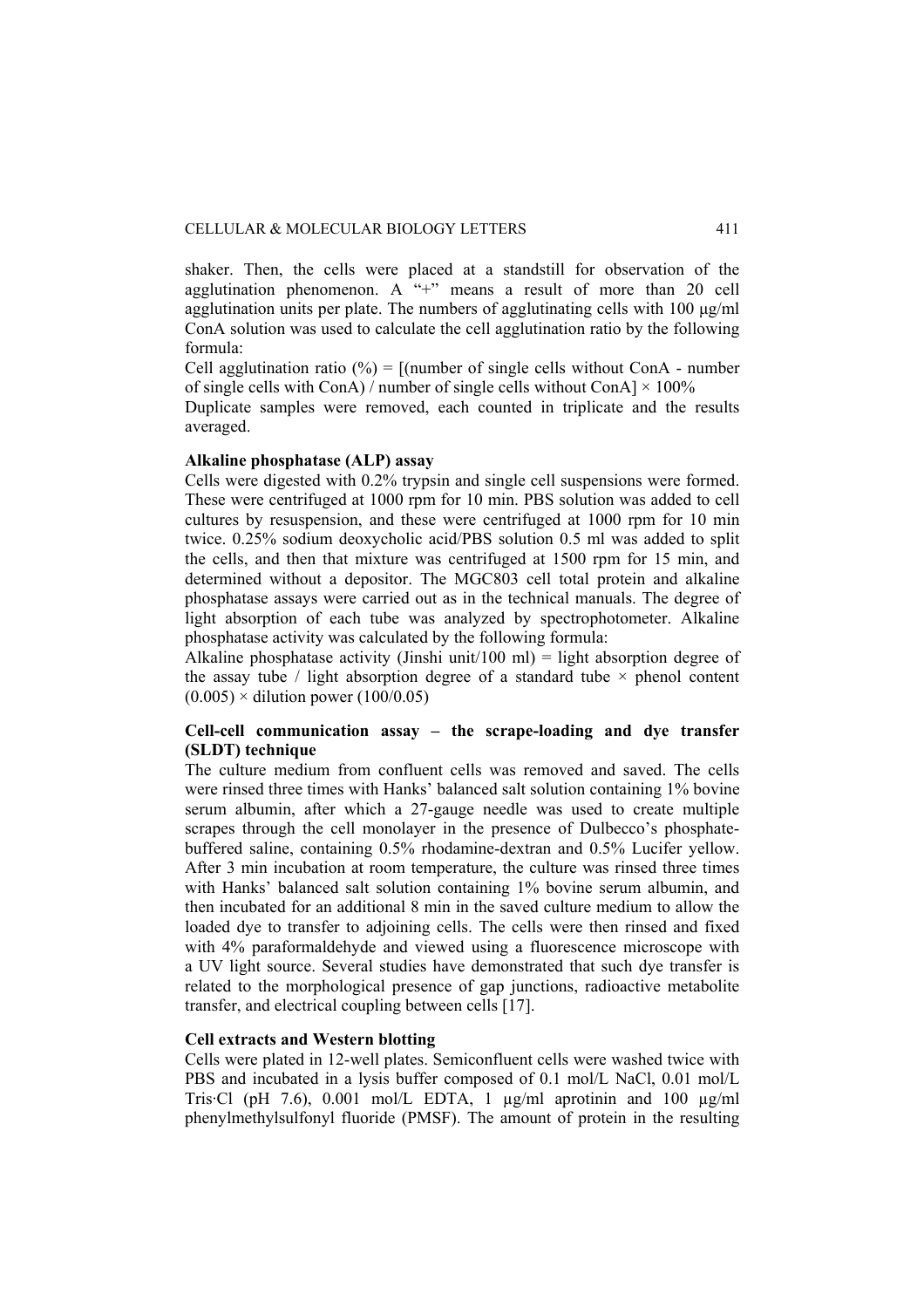supernatant was determined using a standard Bradford test kit. ERK-containing lysates from MGC803 cells were subjected to electrophoresis on a 12% SDS acrylamide gel, transferred onto polyvinylidene difluoride membranes (PVDF) and probed with anti-ERK or anti-P-ERK as the primary antibody and anti-rabbit IgG conjugated peroxidase as the secondary antibody. Bands were detected using enhanced chemiluminescence (ECL New England Biolabs) and quantified with a Bio Image Intelligent Quantifier 1-D, Version 2.2.1 (Nihon-BioImage Ltd).

### **Data analysis**

All the values in this study were expressed as the means  $\pm$  SD (standard deviation) from three experiments. We did not observe differences between the results obtained in the three iterations of each treatment. The data was analyzed using the Chi-square test, Dunnett test and ANOVA's least significant difference test. A P value of less than 0.05 was considered statistically significant.

### **RESULTS**

#### **Cell viability**

DADS was found to inhibit the growth of MGC803 cells in a dose-dependent manner. Exposure of MGC803 cells to 20 mg·L<sup>-1</sup> DADS for 96 h only yielded a ratio of 11.3%, whereas exposure to 35 mg $\text{L}^{-1}$  DADS increased the ratio up to 60.6% as assessed by the MTT test  $(P < 0.05)$  (Tab. 1).

Tab. 1. The inhibition effects on MGC803 cells exposed to various concentrations of DADS for 96 h.

| $n = 6$                 | Control | DADS $(mg-1)$ |       |       |       |  |
|-------------------------|---------|---------------|-------|-------|-------|--|
|                         |         | 20            | 25    | 30    | 35    |  |
| Mean                    | 0.71    | 0.63          | 0.46  | 0.36  | 0.28  |  |
| SD.                     | 0.021   | 0.025         | 0.033 | 0.046 | 0.039 |  |
| Inhibition rate $(\% )$ |         | 113           | 35.2  | 50.7  | 60.6  |  |

#### **The effects of DADS on the morphology of MGC803 cells**

Transmission electron microscopy revealed that the nucleo-cytoplasmic ratio of MGC803 cells was relatively large. The nucleus was irregular, with many heterochromatins in the nucleus. Nuclear indentation was obvious. Few organelles were found in the cytoplasm. However, after treatment with  $30 \text{ mg} \cdot L^{-1}$ DADS, the ultrastructure of the MGC803 cells underwent a significant change. The number of microvilli on the cell surface decreased, and the cells tended to form gland and intercellular conjunction structures. The nucleo-cytoplasmic ratio lessened. The amount of heterochromatin in the nucleus decreased while the amount of euchromatin increased, and the volume of the nucleolus lessened.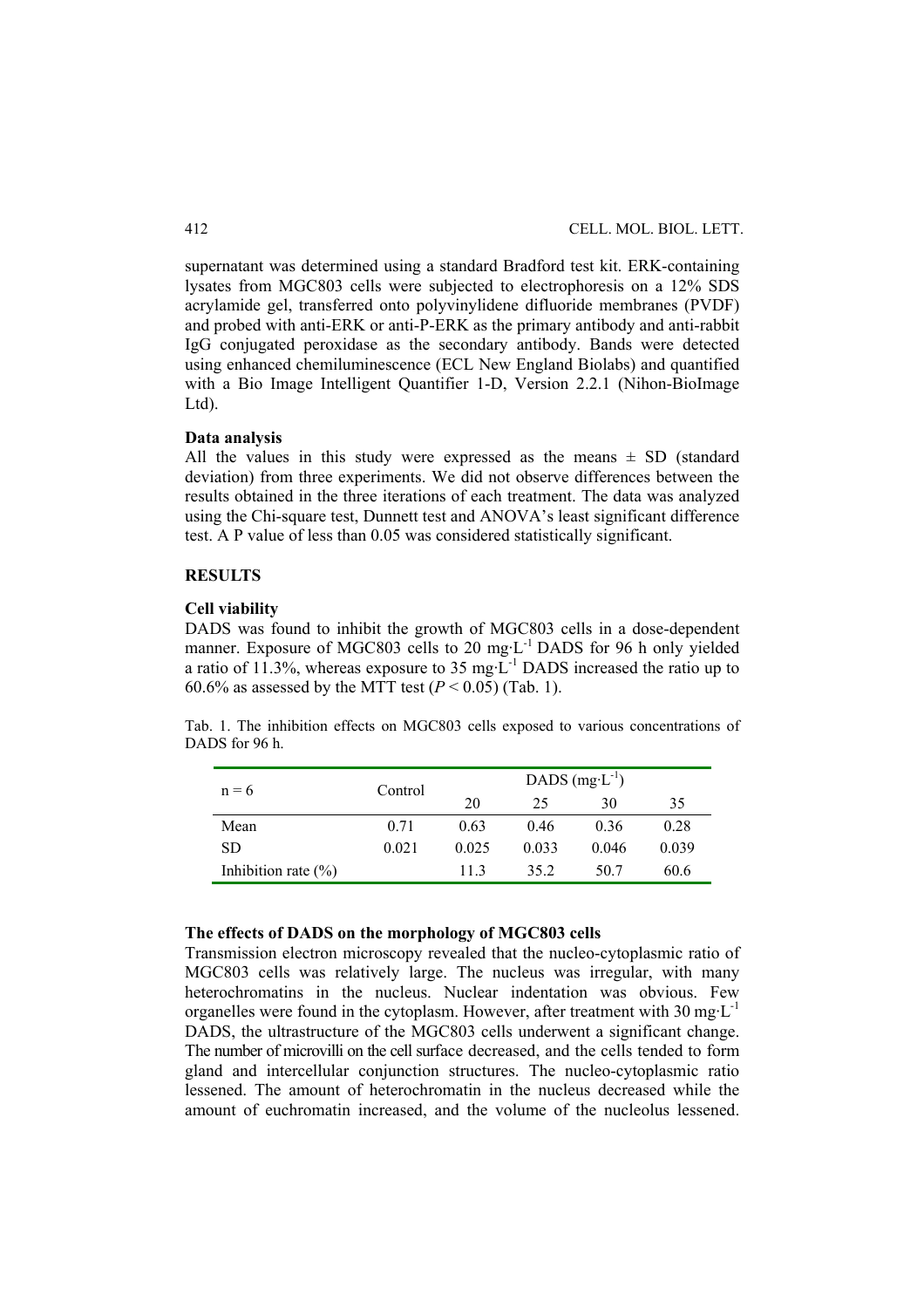MGC803 cells showed some ultrastructural characteristics of their equivalent normal cells after being treated with DADS. (Fig. 1, 2).



Fig. 1. The subcellular structure of untreated MGC803 cells (A-C), and treated with 30 mg·L-1 DADS (D-F). The nucleo-cytoplasmic ratio was large in the MGC803 cells (A) and nuclear indentation was obvious in untreated cells (B). The nucleo-cytoplasmic ratio was lessened by 30 mg·L<sup>-1</sup> DADS (D) and an intercellular junctions developed (E) (8,000×). Cytoplasmic organelles were few, and there was chondriosome swelling in untreated cells  $(C)$  (20,000 $\times$ ), whereas organelles were abundant in the cytoplasm of cells treated with  $30 \text{ mg} \cdot L^{-1}$  DADS (F) (15,000 $\times$ ).



Fig. 2. The ConA-mediated cell agglutination ratio for MGC803 cells treated with 30mg·L-1 DADS. A - untreated MGC803 cells, B - MGC803 cells treated with DADS  $(20\times).$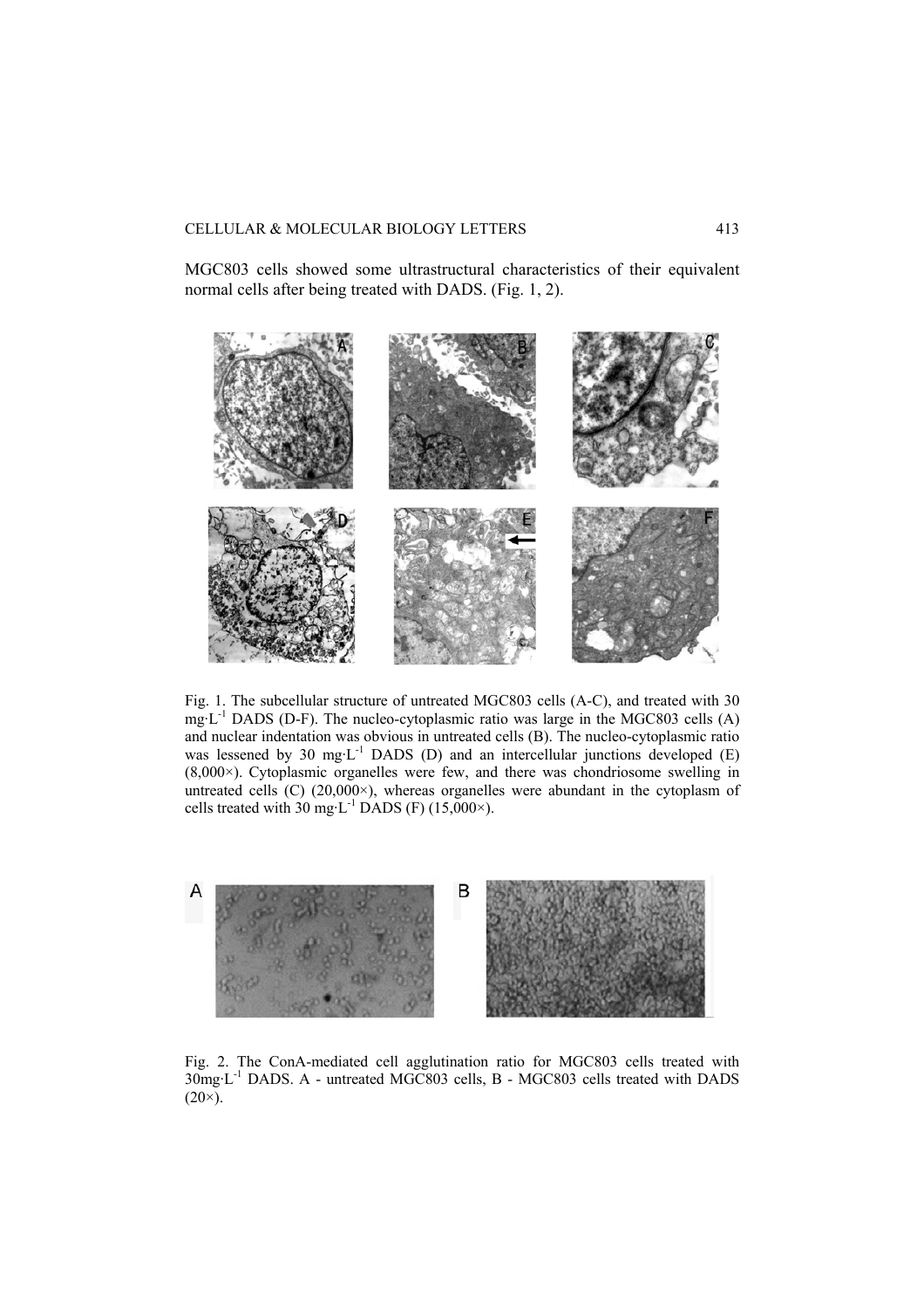#### **Agglutination of MGC803 cells by ConA**

ConA can cause cell agglutination if the cell has a corresponding membrane receptor. The ConA-mediated MGC803 cell agglutination ratio can thus indirectly indicate the number of microvilli on the cell surface. Tab. 2 showed that the ConA-mediated cell agglutination ratio lowered to 37.5% – 27% versus the control 79.1% when the MGC803 cells were treated with DADS at concentrations from 20 mg·L<sup>-1</sup> to 35 mg·L<sup>-1</sup> ( $P < 0.05$ ); this effect occurred in a dose-dependent manner  $(\chi^2 = 29.78, P \le 0.05,$  Tab. 2, Fig. 2).

Tab. 2. The ConA-mediated cell agglutination ratio for MGC803 cells treated with DADS at various concentrations.

|                                 | MGC803 | DADS $(mg-1)$ |     |      |      |
|---------------------------------|--------|---------------|-----|------|------|
|                                 | cells  | 20            | 25  | 30   | 35   |
| Single cell number with ConA    | 28     | 150           | 68  | 59   | 46   |
| Single cell number without ConA | 134    | 240           | 105 | 85   | 63   |
| Cell agglutination ratio $(\%)$ | 79 1   | 37.5          | 352 | 30.6 | 27 0 |

#### **Alkaline phosphatase assay**

The alkaline phosphatase (ALP) specific activity of MGC803 cells was 0.120 U/g (Units per gram of protein). After treatment with DADS from 20 to 35 mg $\text{L}^{-1}$ , the ALP specific activity decreased from 0.102 to 0.040 U/g, and the decreasing ratio was from 15.7% to 66.1% ( $F = 207.6$ ,  $P < 0.05$ ), which indicated that DADS inhibited the ALP specific activity of MGC803 cells in a dose-dependent manner.

Tab. 3. The ALP specific activity of MGC803 cells treated with DADS.

|                               | MGC803 | DADS $(mg-1)$ |       |       |       |
|-------------------------------|--------|---------------|-------|-------|-------|
|                               | cells  | 20            | 25    | 30    | 35    |
| ALP specific activity $(U/g)$ | 0.120  | 0.102         | 0.066 | 0.059 | 0.040 |
| Decreasing ratio $(\% )$      |        | 157           | 155   | 512   | 66.1  |

#### **Scrape-loading and dye transfer technique (SLDT)**

To verify the existence of GJIC in the endometrial carcinoma cells, scrapeloading/dye transfer was performed. In the MGC803 cells, dye transfer was limited to a few cells neighbouring the dye-injected cell; similarly, dye transfer was restricted to a depth of 1-2 layers beyond/beneath the scrape site (Fig. 3A). However, after treatment with DADS, LY was transferred to several cells immediately neighbouring the microinjected cell and to a depth of 2-4 cell layers from the scrape site (Fig. 3B).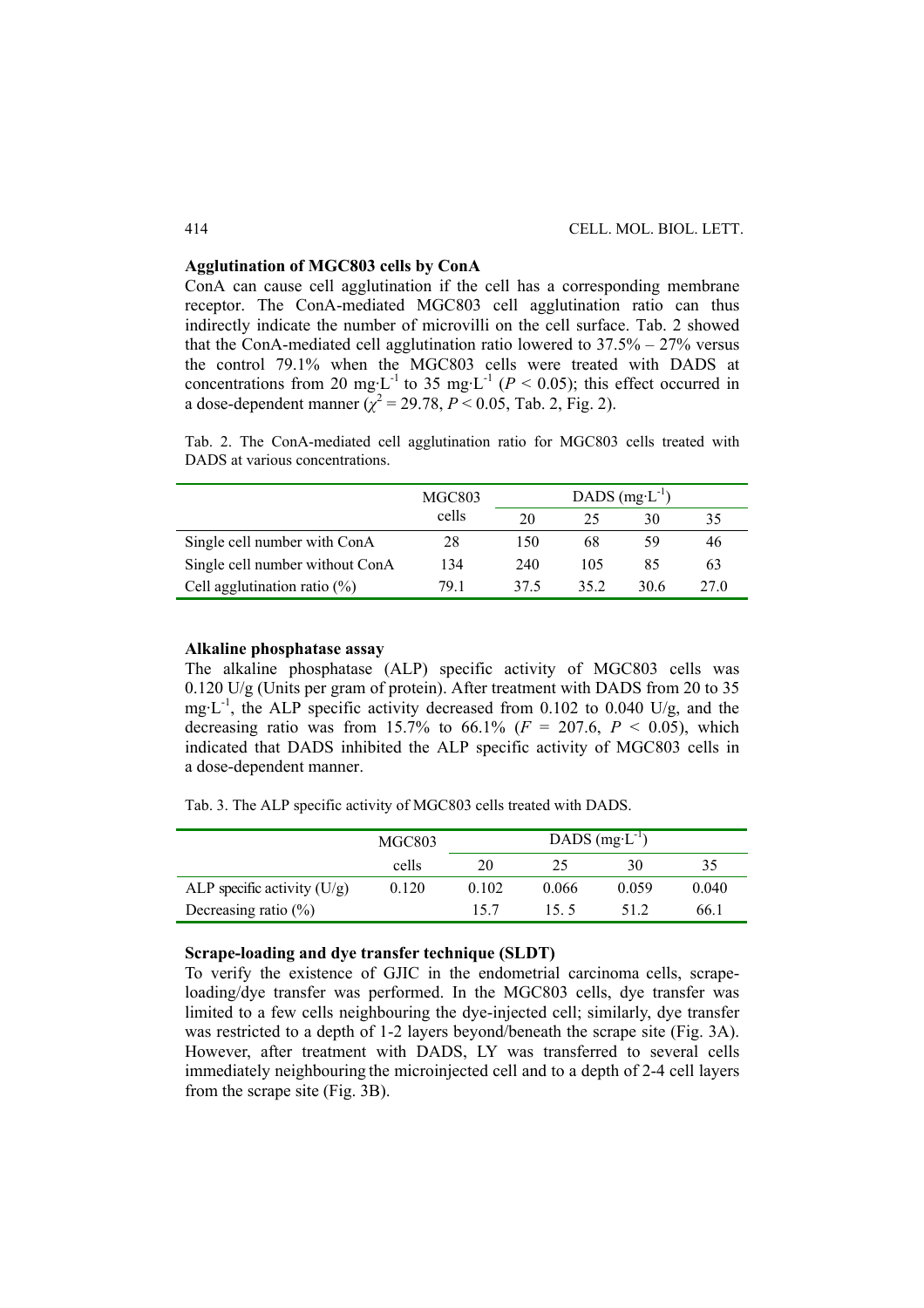

Fig. 3. MGC803 cells were exposed to 30 mg·L<sup>-1</sup> DADS for 1 day. The cells were then assayed for intercellular communication using Lucifer yellow dye transfer after scrapeloading. In untreated MGC803 cells, the dye spread was one cell layer thick (A). After treatment with 30 mg·L<sup>-1</sup> DADS, the dye reached 2 or 3 cells from the scrape line (B).

# **Expression of phospho-ERK1/2**

 $30 \text{ mg} \cdot L^{-1}$  DADS inhibited the activation of ERK1/2, with a maximal inhibition after 15 min incubation, and then a return to near baseline levels by 2 h after treatment. At concentrations of 20, 25, 30 and 35 mg $\cdot L^{-1}$ , treatment with DADS for 15 min inhibited the expression of phospho-ERK1/2 in a dose-dependent



Fig. 4. DADS inhibits ERK1/2 phosphorylation. MGC803 cells were treated with 30 mg·L-1 DADS. Lysates were prepared at the times shown. ERK1/2 phosphorylation and expression were determined by Western blot with antiphospho-ERK and anti-ERK antibodies. Expression and phosphorylation of ERK1/2 were analyzed by Western blot. The Gray values for phospho-ERK1/2 and the total ERK1/2 were determined by thinlayer chromatography.  $n = 3$  experiments, mean  $\pm$  SEM. Average of duplicates constitutes one determination.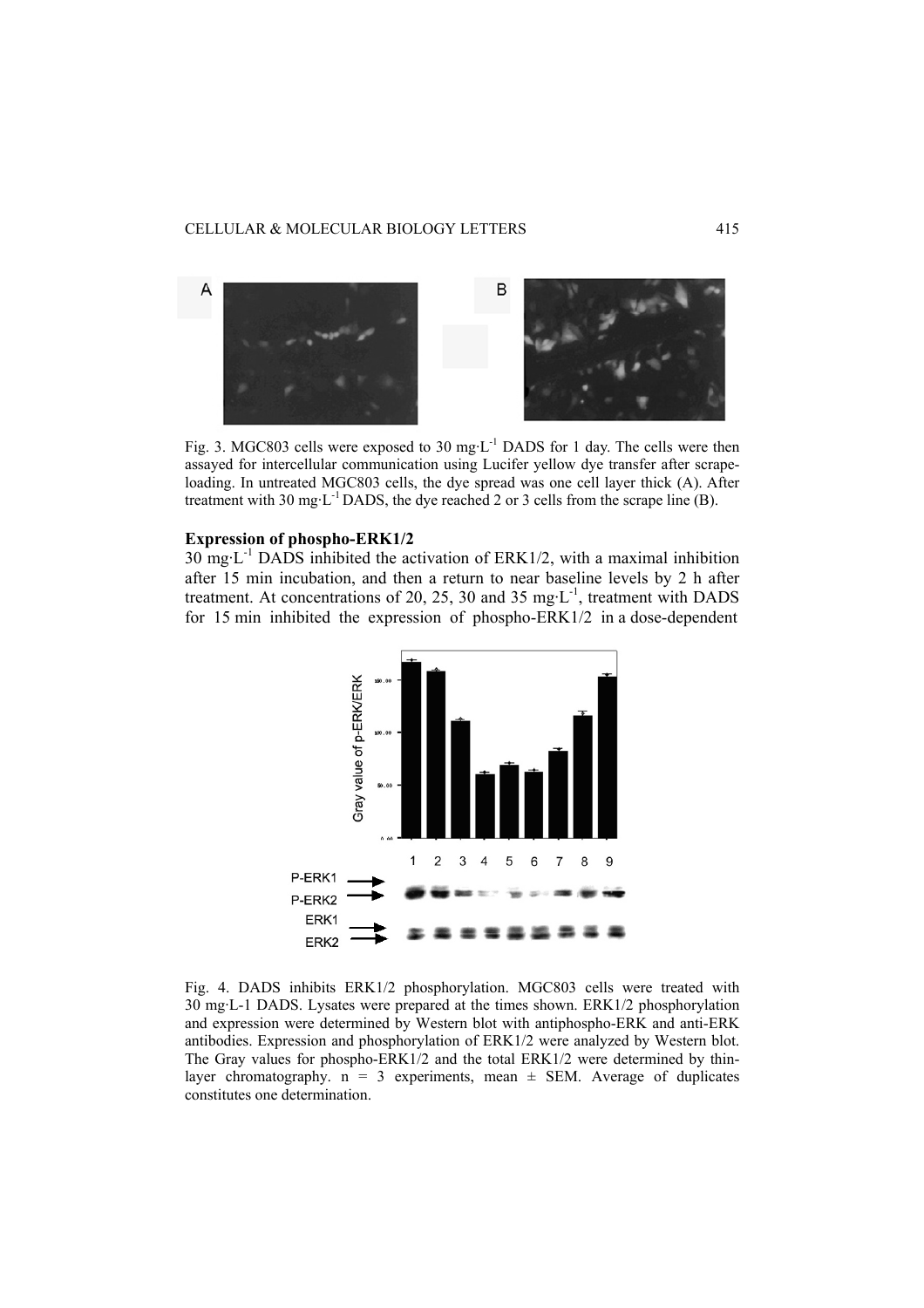manner (Figs 4, 5). In Fig. 6, U0126 is shown to weakly reinforce the inhibition of phosphorylation by DADS, causing an increase in total ERK1/2 (Fig. 6). In parallel experiments, the amount of total ERK1/2 was determined in the same cell extracts using an antibody that recognized all ERK1/2 independent of their phosphorylation state.



Fig. 5. MGC803 cells were treated with 20, 25, 30 or 35mg·L-1 DADS, and lysates were prepared for Western blot after 15 min. Expression and phosphorylation of ERK1/2 were analyzed by Western blot. The Gray values for phospho-ERK1/2 and total ERK1/2 were determined by thin-layer chromatography.  $n = 3$  experiments, mean  $\pm$  SEM. Average of duplicates constitutes one determination.



Fig. 6. The effect of U0126 (10 µmol·L-1) on DADS-induced differentiation in MGC803 cells. MGC803 cells were treated with 30 mg·L-1 DADS for 15 min (lane 2) or 10 µM U0126 (MEK inhibitor) for 1 h (lane 4). In lane 3, MGC803 cells were pretreated with U0126 for 1 h and then treated with 30 mg·L-1 DADS for 15 min; then, lysates were prepared for Western blot.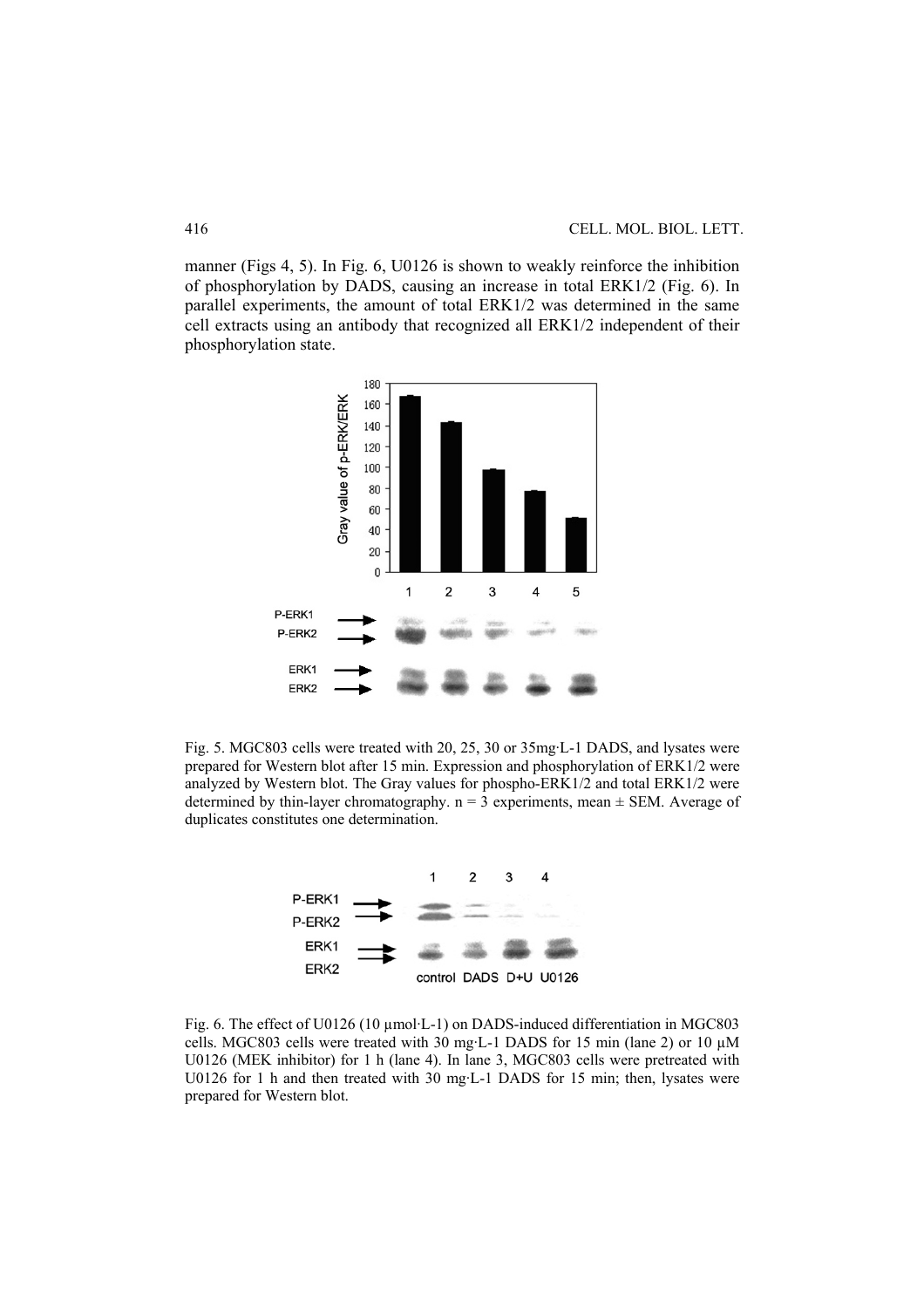#### CELLULAR & MOLECULAR BIOLOGY LETTERS 417

# **DISCUSSION**

In this study, apparent growth inhibition could be seen in the MGC803 cell line treated with DADS in a dose-dependent model. At the higher concentration of  $35mg \cdot L^{-1}$ , DADS displayed a time-dependent model unlike at  $25mg \cdot L^{-1}$ , and inhibited MGC803 cell growth steadily.

There was a significant difference in the morphology and ultrastructure between the tumor cells and their relevant normal cells. Tumor cells usually display some malignant morphological and ultrastructural characteristics, such as a relatively large nucleocytoplasmic ratio, a large malformed nucleus with several nucleoli, underdeveloped organelles, and abundant microvilli. Therefore, it is important to observe and identify the changes in the ultrastructure in tumor cells when determining the effects of differentiation inducers. A series of studies on chemically induced differentiation of gastric carcinoma, leukemia, hepatoma and lung carcinoma cells have made it clear that the ultrastructure of carcinoma cells after induction underwent a restorative alteration similar to that of relevant normal cells [18]. MGC803 is a poorly-differentiated human gastric adenocarcinoma cell line with fast-proliferation and highly malignant characteristics. This study showed that MGC803 cells had the typical malignant phenotypical characteristics of ultrastructure in tumor cells. However, in  $MGC803$  cells treated with 30 mg·L<sup>-1</sup> DADS, they displayed the following changes: the number of microvilli on the cell surface decreased; cells tended to form glands and intercellular conjunction structures; cellular apparati were abundant in the cytoplasm; the nucleocytoplasmic ratio decreased; the heterochromatin level in the nucleus decreased while the euchromatin level increased; the volume of the nucleolus decreased. All showed some ultrastructural characteristics of their equivalent normal cells after being treated with DADS.

The enzyme-digested solution from *Mensamaria intercedens* (Lampart) has the effect of inhibiting the cancerous phenotype including the changes of morphology, the percentage of ConA-mediated agglutination and so on, and can somewhat induce the differentiation of the MGC803 cell line [19]. Using a transmission electron microscope and ConA-mediated cell agglutination, we found that the number of microvilli on the cell surface decreased and the ConAmediated cell agglutination ratio lowered when MGC803 cells were treated with DADS; this indicated that the MGC803 cells' malignant characteristics were declining, and that decreasing ratio was found to be dose-dependent. It was remarkable that the activity of alkaline phosphatase (ALP), which is not present in normal human gastric mucosa, was highly expressed in MGC803 cells which have a low level of differentiation. DMSO was able to induce differentiation of MGC 803 cells and change their malignant phenotypes, including a decline in ALP specific activity [20]. The treatment with isoverbascoside also significantly inhibited both ALP and LDH activities, suggesting that isoverbascoside induced MGC803 cells to revert against the malignant phenotypes [21]. Our results revealed that the treatment with 30 mg·L<sup>-1</sup> DADS significantly inhibited ALP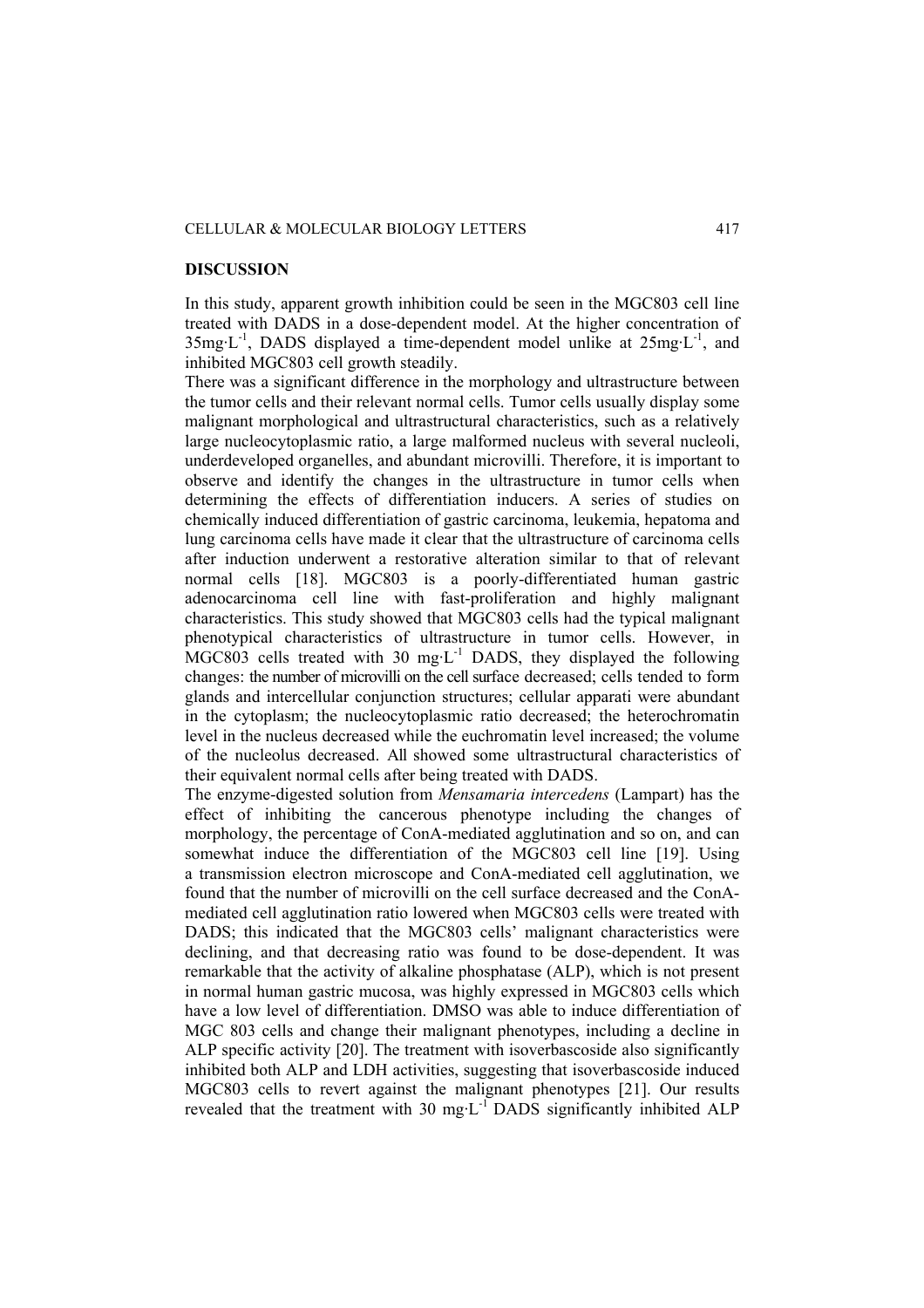activity, suggesting that DADS can impell MGC803 cell reversion against the malignant phenotypes. All of the above indicated that DADS induced differentiation in MGC803 cells. Recently, other studies showed that DADS inhibits proliferation and induces differentiation through increased histone acetylation on rat liver and hepatoma and colon tumors [22, 23]. The mechanism induced by DADS in MGC803 cells will be explored in our next study.

Gap junctional communication permits the direct exchange of small molecules and ions and has been implicated in tissue homeostasis/metabolite exchange. The lack of gap junctional intercellular communication (GJIC) plays important roles in the promotion and progression of carcinogenesis [24]. Intercellular communication is necessary in the control of cell growth and differentiation in multicellular organisms. Gap junction channels play an important role in intercellular communication by providing a direct pathway for the movement of molecular information, including ions, and polarized and non-polarized molecules up to a molecular mass of 1 kDa between adjacent cells [25, 26]. Compounds able to restore GJIC in junctionally deficient cells may be used for the development of new strategies in the prevention and/or treatment of several human malignancies [27]. The modulation of cell-cell channel communication by RA occurs differently in these two experimental models: RA is able to revert cell transformation in Hep G2 cells, while in fetal hepatocytes, it may induce the expression of a more differentiated phenotype [24]. In this study, treatment with DADS significantly increased the GJIC of MGC803 cells, as was determined using the SLDT assay. The effect on GJIC caused by DADS suggests that it might be beneficial in tumor therapy. Diallyl disulfide (DADS) was able to induce apoptosis in several tumor cell types such as human colon carcinoma, AGS gastric adenocarcinoma, lung carcinoma, bladder cancer and hepatoma cells [4, 28-31]. However, in our study, it is interesting that DADS induced not apoptosis but differentiation in the human gastric cancer cell line MGC803, which suggest that DADS can cause a different anti-cancer effect.

The mitogen-activated protein kinase ERK pathway is crucial in the control of cell proliferation and differentiation [32]. Cytokine-induced myeloid differentiation is dependent on the activation of the MEK/ERK pathway [33]. Thyroid hormone-induced morphological differentiation and maturation of astrocytes involves an initial decline in the p-ERK level and then sustained activation of p-ERK levels [34]. G proteins and ERK activation play roles in the hemin-induced erythroid differentiation of K562 cells [35]. The activation of the ERK mitogen-activated protein kinase pathway stimulates neuroendocrine differentiation in prostate cancer cell lines [36]. Mitogen-activated protein kinase is required for the proliferation and cardiomyocyte differentiation of P19 embryonal carcinoma cells [37]. The activation of the ERK2-ERK1 signaling pathway is needed to elicit megakaryocytic differentiation of K562 leukemic cells [38]. The activation of the MEK/ERK signaling pathway is necessary for bryostatin-1-induced differentiation of the human acute lymphoblastic leukemia cell line Reh [39]. Oncostatin M-induced growth inhibition and morphological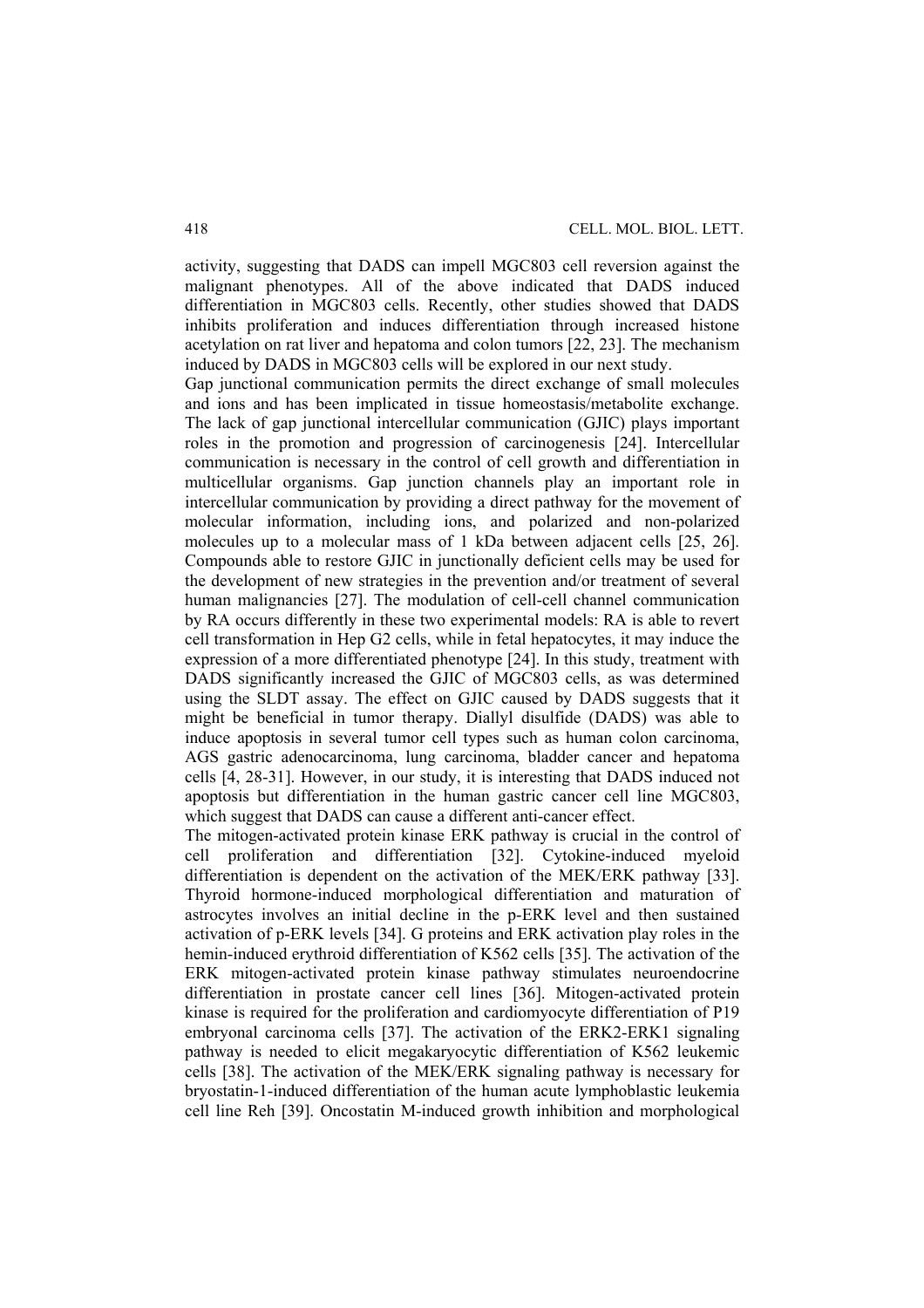changes in MDA-MB231 breast cancer cells are abolished by blocking the MEK/ERK signaling pathway [40]. The ERK pathway plays a major role in ovarian cancer pathogenesis, and down-regulation of this master signaling pathway is highly effective for the inhibition of ovarian tumor growth [41]. Diallyl disulfide induces ERK phosphorylation in human colon tumor cells. High levels of ERK phosphorylation may serve as a compensatory mechanism, mediating the block in G2/M progression by DADS [42]. All of the above show that ERK phosphorylation is activated in the growth inhibition and differentiation effects induced by anti-cancer agents. However, using human gastric cancer MGC803 cells, we observed five differentiation patterns in the protein phosphorylation of ERK1/2: 1) a progressive decrease for 30 min followed by an increase; 2) a time-dependent decrease; 3) no change over a 2-h incubation period; 4) concentration-dependent changes in the activation of ERK1/2 induced by DADS from 25 to 35 mg·L<sup>-1</sup>; 5) U0126 weakly reinforcing the inhibition of phosphorylation by DADS and causing an increase in the total ERK 1/2 level. The increase may be related to a change in the expression of the ERK gene induced by U0126. It is necessary to further perform a systematic, detailed study of the effect of U0126 on human gastric cancer cells. DADS inhibits ERK1/2 in MGC803 cells, which may be correlated with protein tyrosine phosphatases, which are frequently up-regulated in association with decreased cell proliferation and terminal differentiation. A membrane-associated tyrosine phosphatase acts to decrease peak ERK activity; the negative effects of DADS may be in part mediated by protein tyrosine phosphatase inhibition of ERK and cell proliferation. These findings are supported by studies showing that sustained ERK1/2 activation is the result of MKP-1 degradation through the ubiquitin/proteasome pathway, and that overexpression of MKP-1 directly decreases ERK1/2 phosphorylation [41, 43]. Further studies to examine the interaction between these and other signaling pathways may yield important insights into the molecular basis for the regulation of cell growth and differentiation in gastric cancer cells. In our study, exposing MGC803 cells to DADS revealed that cell proliferation was inhibited in a concentrationdependent manner on day 4. However, DADS had a inhibitory effect on the phosphoryation of ERK within 2 h. The cell population doubling time is usually longer than 24 h, and the phosphoryation of the signaling molecule always initiates in the early phase and with a maximal induction after about 30 min stimulation. DADS inhibited the activation of ERK1/2 with a maximal induction after 15 to 30 min stimulation, then returned to near baseline levels 2 h after treatment. It was only considered by us that phosphorylation usually occurred within about 30 min. However, we have not considered its changes in transcription level after 4 h and *de novo* synthesis in the protein level after 24 h. Therefore, these contents will be involved in our next experiments.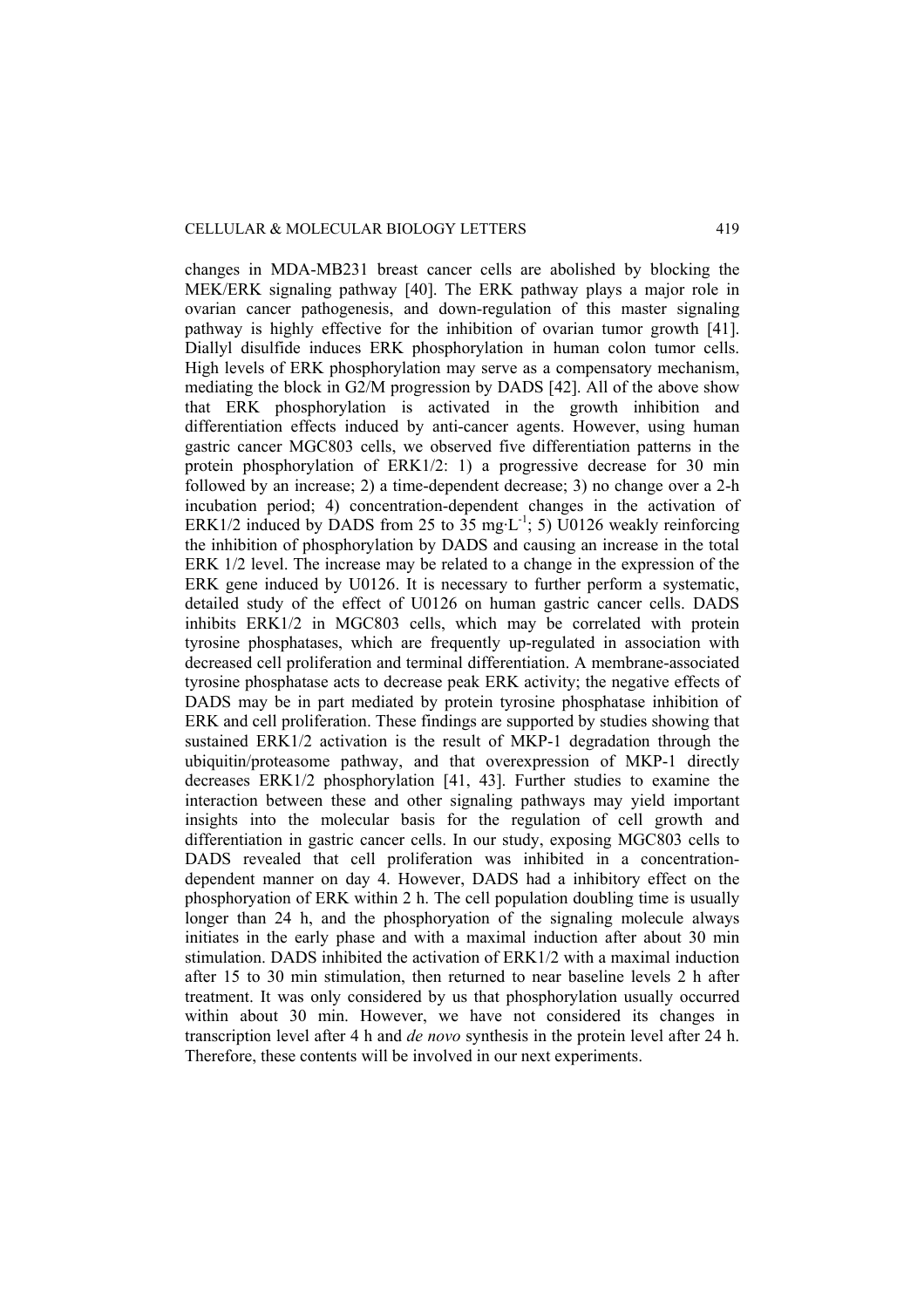**Acknowledgements.** This study was supported by the Key Project Foundation of the Science and Technology program of Hunan Province (04SK1004), the Key Project of the Scientific Research Foundation of the Hunan Province Education Department (04A047) and the Scientific Research Foundation of the Hunan Province Education Department (No. 04C538).

# **REFERENCES**

- 1. Fan, P. Eight kinds of cancer hold over 80% of the death rate of all cancer in China. **Shu Ju** 4 (2005) 6.
- 2. You, W.C., Blot, W.J., Chang, Y.S., Ershow, A., Yang, Z.T., An, Q., Henderson, B.E., Fraumeni, J.F. Jr and Wang, T.G. Allium vegetables and reduced risk of stomach cancer. **J. Natl. Cancer Inst.** 81 (1989) 162-164.
- 3. Agarwal, K.C. Therapeutic actions of garlic constituents. **Med. Res. Rev.** 16 (1996) 111-124.
- 4. Sundaram, S.G. and Milner, J.A. Diallyl disulfide induces apoptosis of human colon tumor cells. **Carcinogenesis** 17 (1996) 669-763.
- 5. Sundaram, S.G. and Milner, J.A. Diallyl disulfide suppresses the growth of human colon tumor cell xenografts in athymic nude mice. **J. Nutr.** 126 (1996) 1355-1361.
- 6. Singh, S.V., Mohan, R.R., Agarwal, R., Benson, P.J., Hu, X., Rudy, M.A., Xia, H., Katoh, A., Srivastava, S.K., Mukhtar, H., Gupta, V. and Zaren, H.A. Novel anti-carcinogenic activity of an organosulfide from garlic: inhibition of H-RAS oncogene transformed tumor growth *in vivo* by diallyl disulfide is associated with inhibition of p21H-ras processing. **Biochem. Biophys. Res. Commun.** 225 (1996) 660-665.
- 7. Knowles, L.M. and Milner, J.A. Possible mechanism by which allyl sulfides suppress neoplastic cell proliferation. **J. Nutr.** 131 (2001) 1061S-1066S.
- 8. Robert, V., Mouille, B., Mayeur, C., Michaud, M. and Blachier, F. Effects of the garlic compound diallyl disulfide on the metabolism, adherence and cell cycle of HT-29 colon carcinoma cell: evidence of sensitive and resistant subpopulations. **Carcinogenesis** 22 (2001) 1155-1161.
- 9. Nakagawa, H., Tsuta, K., Kiuchi, K., Senzaki, H., Tanaka, K., Hioki, K. and Tsubura, A. Growth inhibitory effects of diallyl disulfide on human breast cancer cell lines. **Carcinogenesis** 22 (2001) 891-897.
- 10. Hong, Y.S., Ham, Y.A., Choi, J.H. and Kim, J. Effects of allyl sulfur compounds and extract on the expression of Bcl-2,Bax and p53 in non small cell lung cancer cell lines. **Exp. Mol. Med.** 32 (2000) 127-134.
- 11. Kwon, K.B., Yoo, S.J., Ryu, D.G., Yang, J.Y., Rho, H.W., Kim, J.S., Park, J.W., Kim, H.R. and Park, B.H. Induction of apoptosis by diallyl disulfide through activation of caspase-3 in human leukemia HL-60. **Biochem. Pharmacol.** 63 (2002) 41-47.
- 12. Yuan, J.P., Wang, G.H., Ling, H., Su, Q., Yang, Y.H., Song, Y., Tang, R.J., Liu, Y. and Huang, C. Diallyl disulfide-induced G2/M arrest of human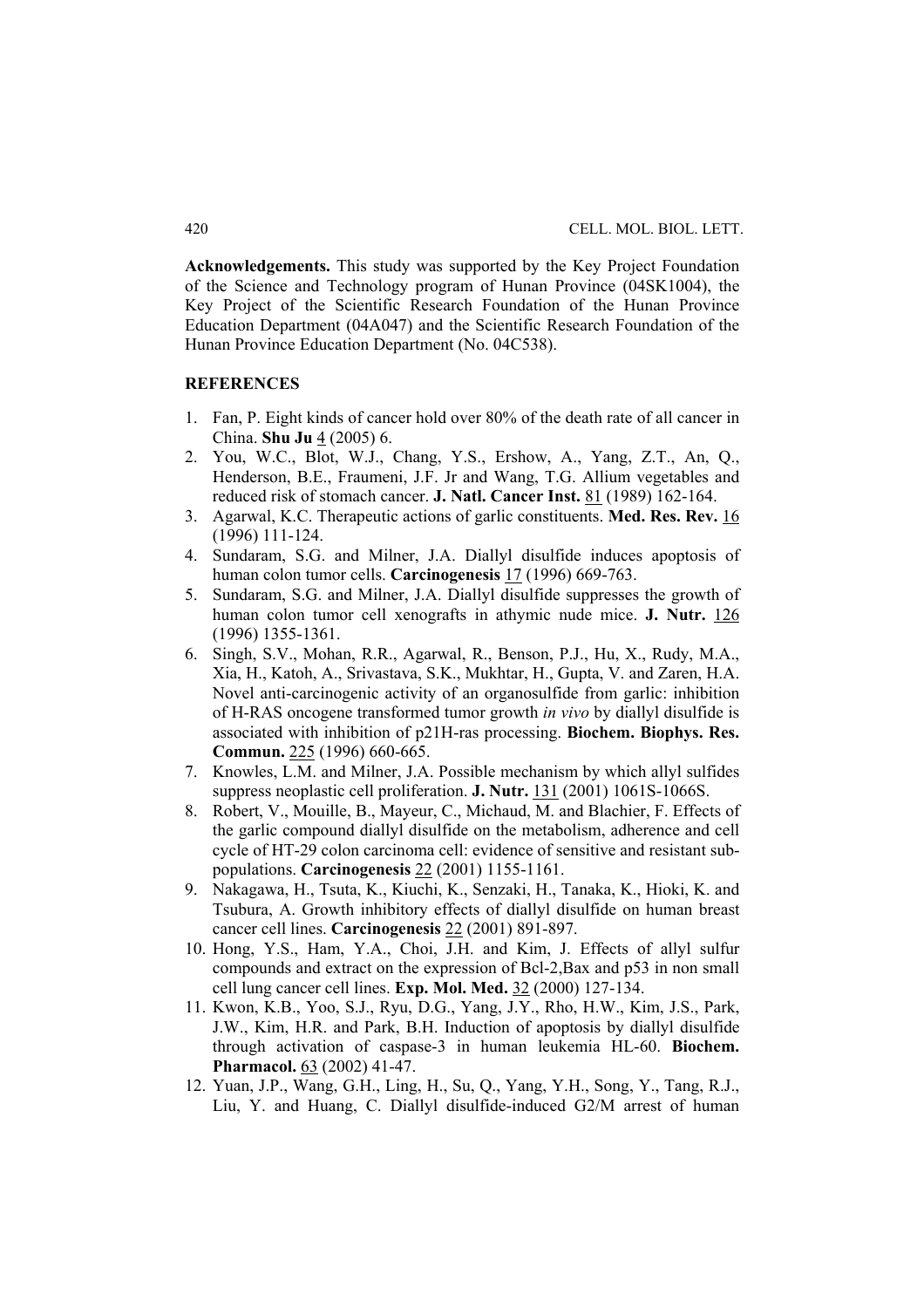gastric cancer MGC803 cells involves activation of p38 MAP kinase pathways. **World J. Gastroenterol.** 10 (2004) 2731-2734.

- 13. Xiang, S.L., Xiao, X.L., Ling, H., Liao, Q.J., Zhou, X.T., Dong, L.and Su, Q. Antitumor Effect of Diallyl Disulfide on Human Gastric Cancer MGC803 Cells Xenograft in Nude Mice. **Ai Zheng** 24 (2005) 940-944.
- 14. Lewis, T.S., Shapiro, P.S.and Ahn, N.G. Signal transduction through MAP kinase cascades. **Adv. Cancer Res.** 74 (1998) 49-60.
- 15. Sebolt-Leopold, J.S. Development of anticancer drugs targeting the MAPK kinase pathway. **Oncogene** 19 (2000) 6594-6599.
- 16. Kohno, M. and Pouyssegur, J. Pharmacological inhibitors of the ERK signaling pathway: application as anticancer drugs. **Prog. Cell Cycle Res.** 5 (2003) 219-224.
- 17. Trosko, J.E., Chang, C.C., Wilson, M.R., Upham, B., Hayashi, T. and Wade, M. Gap junctions and the regulation of cellular functions of stem cells during development and differentiation. **Methods** 20 (2000) 245-264.
- 18. Li, X.G., Xie, J.Y.and Lu, Y.Y. Suppressive action of garlic oil on growth and differentiation of human gastric cancer cell line BGC-823. **Huaren Xiaohua Zazhi** 6 (1998) 10-12.
- 19. Chen, Z.M., Chen, Y.Q.and Zhang, C. The Effects of Enzyme-digested Solution from Mensamaria intercedens (Lampart) on Gastric Cancer Cell MGc80-3 in Culture. **J. Xiamen University (Natural Science)** 37 (1998) 594-599.
- 20. Yang, S.M. DMSO induced differentiation of human gastric adenocarcinoma cell line MGC803. **Shi Yan Sheng Wu Xue Bao** 27 (1994) 281-287.
- 21. Chen, R.C., Su, J.H., Yang, S.M., Li, J., Wang, T.J. and Zhou, H. Effect of isoverbascoside, a phenylpropanoid glycoside antioxidant, on proliferation and differentiation of human gastric cancer cell. **Acta. Pharmacol. Sin.** 23 (2002) 997-1001.
- 22. Lea, M.A.and Randolph, V.M. Induction of histone acetylation in rat liver and hepatoma by organosulfur compounds including diallyl disulfide. **Anticancer Res.** 21 (2001) 2841-2846.
- 23. Druesne, N., Pagniez, A., Mayeur, C., Thomas, M., Cherbuy, C., Duee, P-H., Martel, P. and Chaumontet, C. Diallyl disulfide(DADS) increases histone acetylation and p21waf1/cip1 expression in human colon tumor cell lines.**Carcinogenesis** 25 (2004) 1227-1236.
- 24. Ara, C., Massimi, M. and Devirgiliis Conti, L. Retinoic acid modulates gap junctional intercellular communication in hepatocytes and hepatoma cells. **Cell. Mol. Life Sci.** 59 (2002) 1758-1765.
- 25. Cho, J.H., Cho, S.D., Hu, H., Kim, S.H., Lee, S.K. and Lee, Y.S. The role of ERK1/2 and p38 MAP kinase in the preventive mechanisms of mushroom phellinus linteus against the inhibition of gap junctional communication by hydrogen peroxide. **Carcinogenesis** 23 (2002) 1163-1169.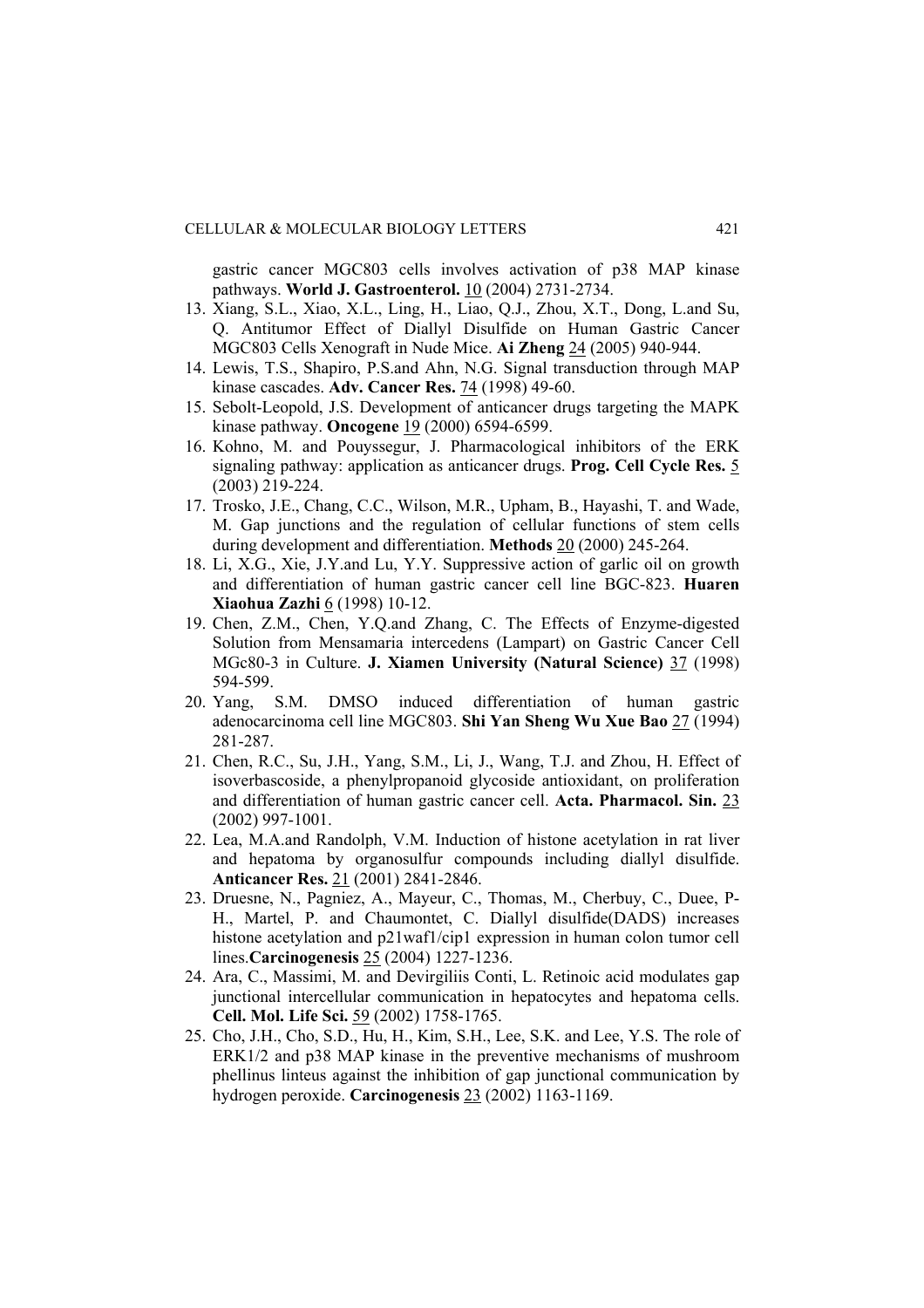- 26. Simon, A.M. and Goodenough, D.A. Diverse functions of vertrbrate gap junction. **Trends Cell Biol.** 8 (1998) 477-483.
- 27. Carruba, G., Cocciadiferro, L., Bellavia, V., Rizzo, S., Tsatsanis, C., Spandidos, D., Muti, P., Smith, C., Mehta, P. and Castagnetta, L. Intercellular communication and human hepatocellular carcinoma. **Ann. N.Y. Acad. Sci.** 1028 (2004) 202-212.
- 28. Filomeni, G., Aquilano, K., Rotilio, G. and Ciriolo, M.R. Glutathionerelated systems and modulation of extracellular signal-regulated kinases are involved in the resistance of AGS adenocarcinoma gastric cells to diallyl disulfide-induced apoptosis. **Cancer Res.** 65 (2005) 11735-11742.
- 29. Wu, X.J., Kassie, F. and Mersch-Sundermann, V. The role of reactive oxygen species (ROS) production on diallyl disulfide (DADS) induced apoptosis and cell cycle arrest in human A549 lung carcinoma cells. **Mutat. Res.** 579 (2005) 115-124.
- 30. Lu, H.F., Sue, C.C., Yu, C.S., Chen, S.C., Chen, G.W. and Chung, J.G. Diallyl disulfide (DADS) induced apoptosis undergo caspase-3 activity in human bladder cancer T24 cells. **Food Chem. Toxicol.** 42 (2004) 1543- 1552.
- 31. Wen, J., Zhang, Y., Chen, X., Shen, L., Li, G.C. and Xu, M. Enhancement of diallyl disulfide-induced apoptosis by inhibitors of MAPKs in human HepG2 hepatoma cells. **Biochem. Pharmacol.** 68 (2004) 323-331.
- 32. Rubinfeld, H. and Seger, R. The ERK cascade: a prototype of MAPK signaling. **Mol. Biotechnol.** 31 (2005) 151-174.
- 33. Miranda, M.B., Xu, H., Torchia, J.A. and Johnson, D.E. Cytokine-induced myeloid differentiation is dependent on activation of the MEK/ERK pathway. **Leuk. Res.** 29 (2005) 1293-1306.
- 34. Ghosh, M., Gharami, K., Paul, S. and Das, S. Thyroid hormone-induced morphological differentiation and maturation of astrocytes involves activation of protein kinase A and ERK signalling pathway. **Eur. J. Neurosci.** 22 (2005) 1609-1617.
- 35. Kucukkaya, B., Arslan, D.O. and Kan, B. Role of G proteins and ERK activation in hemin-induced erythroid differentiation of K562 cells. **Life Sci.** 78 (2006) 1217-1224.
- 36. Kim, J., Adam, R.M. and Freeman, M.R. Activation of the Erk mitogenactivated protein kinase pathway stimulates neuroendocrine differentiation in LNCaP cells independently of cell cycle withdrawal and STAT3 phosphorylation. **Cancer Res.** 62 (2002) 1549-1554.
- 37. Eriksson, M. and Leppa, S. Mitogen-activated protein kinases and activator protein 1 are required for proliferation and cardiomyocyte differentiation of P19 embryonal carcinoma cells.**J. Biol. Chem.** 277 (2002) 15992-16001.
- 38. Dorsey, J.F., Cunnick, J.M., Mane, S.M., Wu, J., Dorsey, J.F., Cunnick, J.M., Mane, S.M. and Wu, J. Regulation of the Erk2-Erk1 signaling pathway and megakaryocytic differentiation of Bcr-Abl(+) K562 leukemic cells by Gab2. **Blood** 997 (2002) 1388-1397.